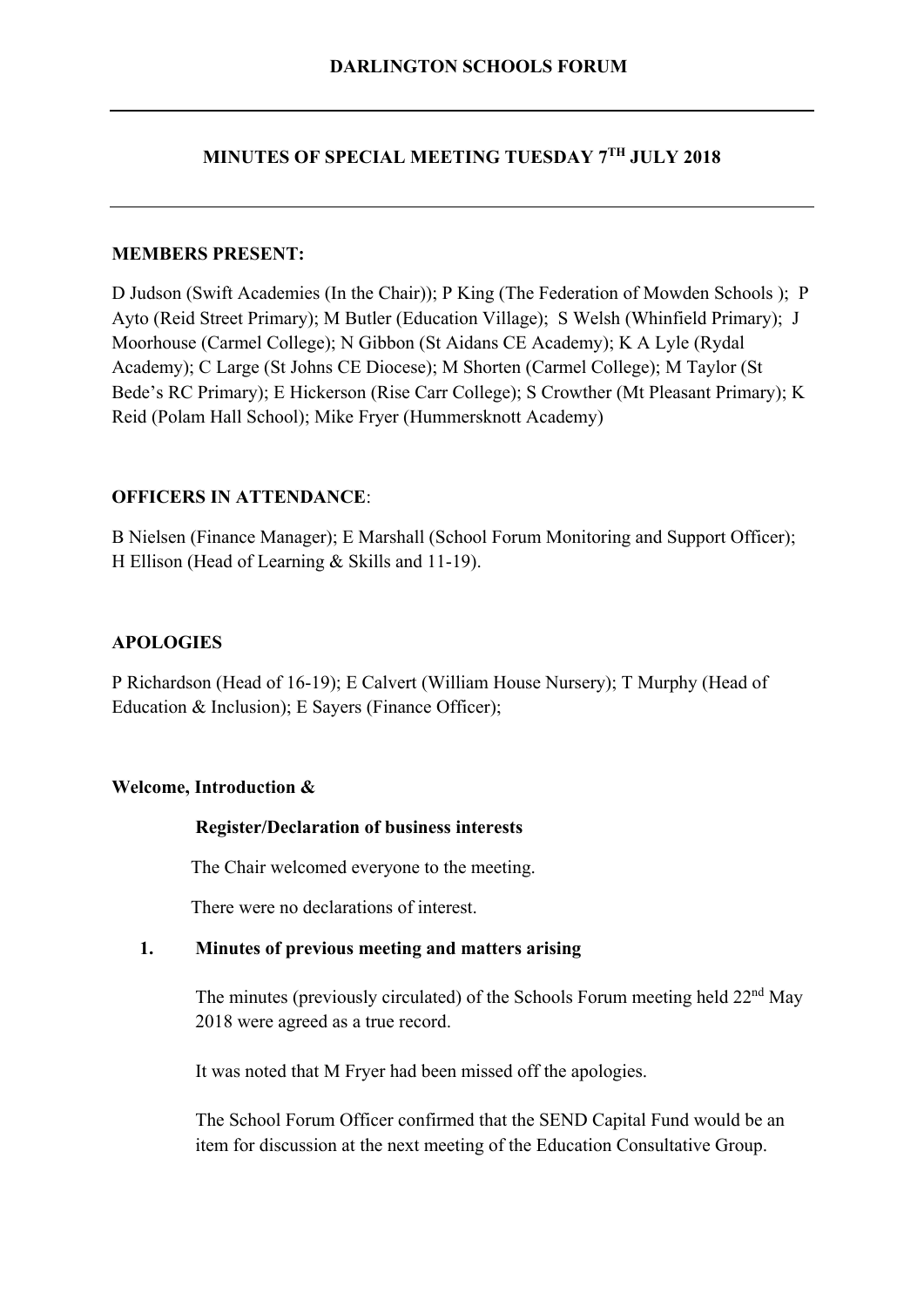## **2. High Needs Update**

The Finance Manager presented the previously circulated paper outlining the changes to mainstream school top up payments from September 2018 and an update with regard to Behaviour & Attendance changes.

It was noted that from September 2018 that secondary schools would begin to receive top ups for children with Education Health and Care Plans (EHCPs) and as a result would receive reduced lump sum payments. In addition all lump sums would be stopped, but to ease the reduction in funding that lump sums would be phased out during the 2018/19 academic year.

It was also noted that there would be an additional protection during 2018/19 to take account of the funding changes.

The key of the proposed changes was to ensure that funding follows the child.

A discussion took place within the group regarding the proposed changes the key points being as follows,

- It was asked if only children with EHCPs would receive top ups under the new system. It was noted that yes that is the case, though the Authority would look at special circumstances if a child was to be disadvantaged.
- It was mentioned that many schools undertake a lot of work in preparing for statutory assessment for children who subsequently leave the school which causes a pressure on schools without any benefit. It was asked if there was a plan to allocate funding to schools that prepare for assessment where top up funding is received by another school. No funding will be paid to schools for work towards statutory assessment.
- It was asked if the proposals would make a saving on the budget. It was noted that in the illustrative figures (the appendices) there was a small saving but really the change was budget neutral. However no growth had been built into the figures for any additional EHCPs, so if there is growth there would be no saving in 2018/19.
- Forum was informed that the figures in the appendices were for illustration as the actual payments would be dependent on the actual children in school during the 2018/19 academic year. It could not be quantified exactly therefore what the financial position would be, however the latest information was used in the modelling.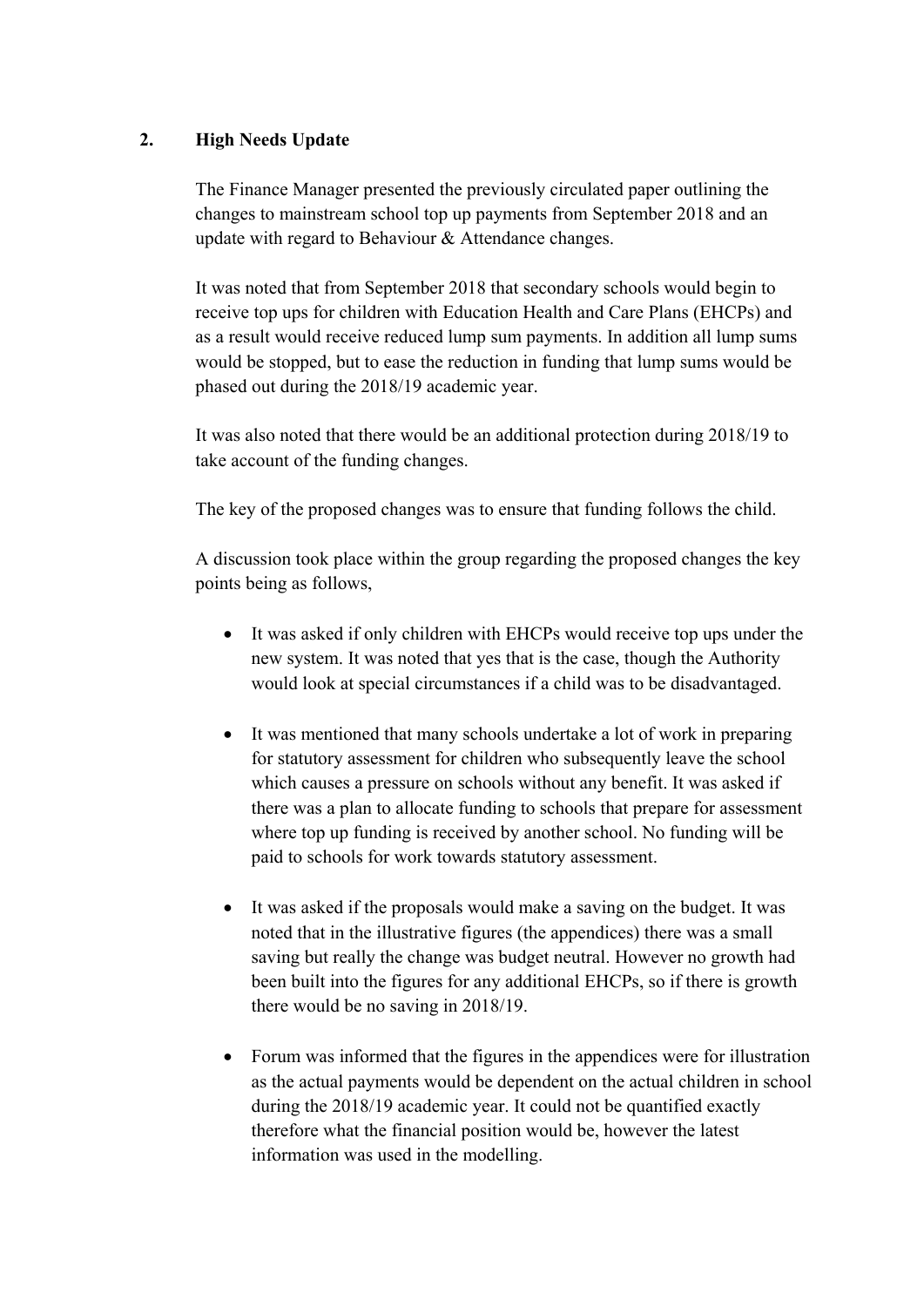- It was asked where any additional spend would be paid from. Any additional spend would add to the pressure in high needs. This would be picked up by the ongoing review of all high needs funded services/placements. The key was that funding follows the child. There would be further savings in 2019/20 (on the assumption of no further changes) as there would be a full saving of lump sums.
- It was outlined that for the 2019/20 academic year that any proposed changes would be consulted upon over the autumn term and onwards. The work that has already been undertaken would continue with work taking place over the summer to feed into any proposed changes for future years.
- St Aidan's questioned why they receive no lump sum. It was noted that they received no lump sum as no funding was removed from their budget share as the school was not part of Darlington's school budget share calculation back when the lump sums were calculated.
- Discussion took place regarding transitions and the work that is undertaken in primary schools for children that are moving up to secondary levels. It was mentioned that there is a requirement to look at transitions to ensure that their needs are highlighted and secure transition arrangements put in place.
- It was commented that the paper had been issued very late and that this was very tight for schools in planning for budgets. It was asked if any future changes could be notified much sooner so that schools could plan accordingly.
- The financial position of high needs budgets was discussed and it was noted the proposed changes to mainstream top ups would not result in a balanced budget. Forum asked if they could have sight a strategic plan of how the LA will be reviewing each part of the high needs budget and where the high needs savings will come from as soon as it is available.
- It was asked if the figures included in the report took into account the ranges moderation from previous work undertaken to develop ranges. It was confirmed that the figures did not reflect this work; they are based on the bands children are currently allocated.
- It was commented that proposed changes were not as some expected, in that the moderation of EHCPs against the ranges is not in the figures. It was felt that as this work had been done that we should have progressed with new bandings. It was felt by some that what schools had been "sold" as changes that would occur are not. It was explained that there are policy considerations that need to looked into before any implementation of changes. The work on the moderation and ranges was not lost, and had already delivered benefits in terms of quality assurance and SEN practice,